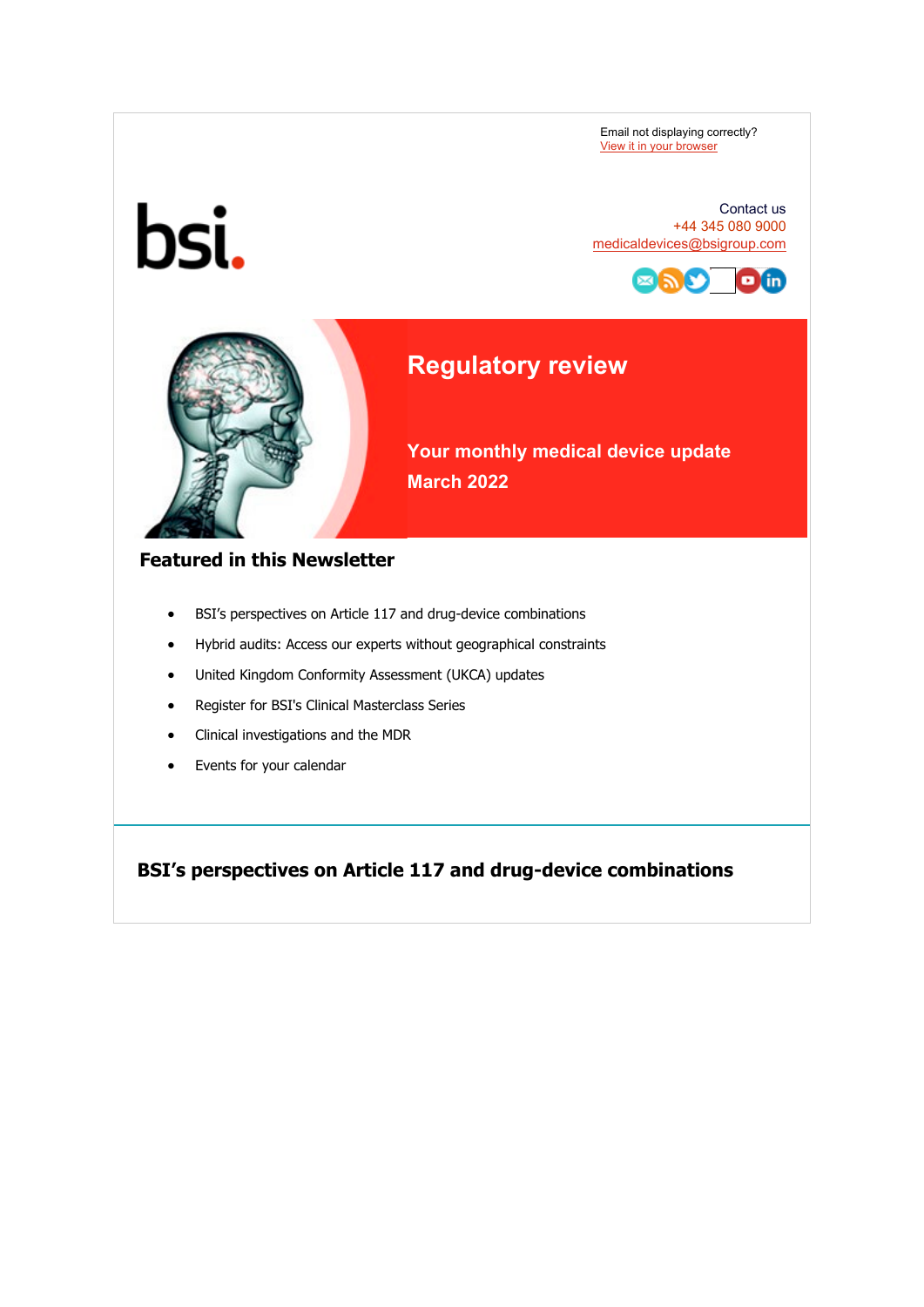Introduced by the European Commission under the Medical Devices Regulation (MDR), **Article 117** requires manufacturers placing drug-device combination products onto the market as an integral device and marketing them as a "medicinal product" to seek a Notified Body Opinion (NBOp).

Visit our dedicated page to find useful resources, including our Webinar and our article for the Journal of Medical Devices Regulations on combination products under the MDR, including Article 117.

| Drug-device<br>combination<br>products                                                                                                                                                                                                                                                                                                                                                                                                                                                                                                                                                                                                      |  |
|---------------------------------------------------------------------------------------------------------------------------------------------------------------------------------------------------------------------------------------------------------------------------------------------------------------------------------------------------------------------------------------------------------------------------------------------------------------------------------------------------------------------------------------------------------------------------------------------------------------------------------------------|--|
| <b>MDR Article 117:</b><br>Drug-device combination products<br>application process<br>Introduced by the European Commission under the Medical Devices Regulation (MDR), Article 117<br>requires manufacturers placing drug-device combination products onto the market as an integral<br>device and marketing them as a "medicinal product" to seek a Notified Body Coinion (NBOo). The<br>notified body then confirms whether the device is compliant with the relevant General Safety and<br>Performance Requirements (GSPR) and provides an NBOp Report to the manufacturer to include in<br>the Market Authorisation Application (MAA). |  |
| What is the role of a notified body?<br>A notified body, such as BSI, is designated by the Competent Authority to conduct a conformity<br>assessment under the relevant EU requlations. For specific drug-device combination products.<br>the conformity assessment requires a review of the relevant Technical Documentation provided<br>by the manufacturer in support of the safety and performance claims for their medical device.<br>The Technical Documentation is assessed against the GSPR of the EU regulations, taking into<br>consideration the relevant guidance set out by the EU.                                            |  |
| hsi.<br>making excellence a habit."                                                                                                                                                                                                                                                                                                                                                                                                                                                                                                                                                                                                         |  |

[Find out more](https://eur03.safelinks.protection.outlook.com/?url=https%3A%2F%2Fwww.bsigroup.com%2Fen-GB%2Fmedical-devices%2Ftechnologies%2Fdrug-device-combination-products%2F%3Futm_source%3Dpardot%26utm_medium%3Demail%26utm_term%3D%26utm_content%3Dform-link%26utm_campaign%3DGL-RegSrv-NEWS-MD-Article-117-2203&data=04%7C01%7CBen.Smith%40bsigroup.com%7C4e31e91843154197988d08da03694d5e%7C54946ffc68d34955ac70dca726d445b4%7C0%7C0%7C637826048092635757%7CUnknown%7CTWFpbGZsb3d8eyJWIjoiMC4wLjAwMDAiLCJQIjoiV2luMzIiLCJBTiI6Ik1haWwiLCJXVCI6Mn0%3D%7C3000&sdata=Fg%2BV8%2Btw1WU%2BnYp9gq%2FZAQeWLtAhC5uSy1iDMgowVzk%3D&reserved=0)

#### **Hybrid audits: Access our experts without geographical constraints**

Access to our Technical Experts is scheduled based on the technology of the medical device submitted and the right qualifications for the reviewer; please refer to MDCG guidance on [MDR Codes](https://eur03.safelinks.protection.outlook.com/?url=https%3A%2F%2Fec.europa.eu%2Fhealth%2Fsystem%2Ffiles%2F2020-09%2Fmd_mdcg_2019_14_mdr_codes_en_0.pdf%3Futm_source%3Dpardot%26utm_medium%3Demail%26utm_term%3D%26utm_content%3Devents-an%2520conferences-link%26utm_campaign%3DRegSrv-NEWS-MD-Article-117-2203&data=04%7C01%7CBen.Smith%40bsigroup.com%7C4e31e91843154197988d08da03694d5e%7C54946ffc68d34955ac70dca726d445b4%7C0%7C0%7C637826048092635757%7CUnknown%7CTWFpbGZsb3d8eyJWIjoiMC4wLjAwMDAiLCJQIjoiV2luMzIiLCJBTiI6Ik1haWwiLCJXVCI6Mn0%3D%7C3000&sdata=WvV96kBcZcoYO0Mklj8ATlKtzfQ4zvCo8%2FeC104RTps%3D&reserved=0) and [IVDR](https://eur03.safelinks.protection.outlook.com/?url=https%3A%2F%2Fec.europa.eu%2Fhealth%2Fsystem%2Ffiles%2F2021-07%2Fmd_mdcg_2021-14-guidance-ivdr-codes_en_0.pdf&data=04%7C01%7CBen.Smith%40bsigroup.com%7C4e31e91843154197988d08da03694d5e%7C54946ffc68d34955ac70dca726d445b4%7C0%7C0%7C637826048092635757%7CUnknown%7CTWFpbGZsb3d8eyJWIjoiMC4wLjAwMDAiLCJQIjoiV2luMzIiLCJBTiI6Ik1haWwiLCJXVCI6Mn0%3D%7C3000&sdata=hhSsoJY17FJTG%2B6fzWrCHtd7uyEq91yhixk4ZrffFwk%3D&reserved=0)  [codes.](https://eur03.safelinks.protection.outlook.com/?url=https%3A%2F%2Fec.europa.eu%2Fhealth%2Fsystem%2Ffiles%2F2021-07%2Fmd_mdcg_2021-14-guidance-ivdr-codes_en_0.pdf&data=04%7C01%7CBen.Smith%40bsigroup.com%7C4e31e91843154197988d08da03694d5e%7C54946ffc68d34955ac70dca726d445b4%7C0%7C0%7C637826048092635757%7CUnknown%7CTWFpbGZsb3d8eyJWIjoiMC4wLjAwMDAiLCJQIjoiV2luMzIiLCJBTiI6Ik1haWwiLCJXVCI6Mn0%3D%7C3000&sdata=hhSsoJY17FJTG%2B6fzWrCHtd7uyEq91yhixk4ZrffFwk%3D&reserved=0) The use of specialist reviewers ensures patient safety remains our focus. This means that the person looking at your product specializes in the technology and can understand your submission.

The technical qualifications of our auditors can sometimes lead to scheduling challenges due to the geographical location of people with the specific expertise you require. Using a hybrid process will allow our highly qualified experts to support you no matter the geography, giving you direct access to the right person. In addition, remote scheduling should make our resources plans more efficient and improve your service.

[Find out more about BSI experience of hybrid audits](https://eur03.safelinks.protection.outlook.com/?url=https%3A%2F%2Fwww.bsigroup.com%2Fen-GB%2Fmedical-devices%2Four-services%2Fmedical-devices-mdr-ivdr-pre-applications%2F%3Futm_source%3Dpardot%26utm_medium%3Demail%26utm_term%3D%26utm_content%3Dform-cta%26utm_campaign%3DGL-RegSrv-NEWS-MD-Article-117-2203&data=04%7C01%7CBen.Smith%40bsigroup.com%7C4e31e91843154197988d08da03694d5e%7C54946ffc68d34955ac70dca726d445b4%7C0%7C0%7C637826048092635757%7CUnknown%7CTWFpbGZsb3d8eyJWIjoiMC4wLjAwMDAiLCJQIjoiV2luMzIiLCJBTiI6Ik1haWwiLCJXVCI6Mn0%3D%7C3000&sdata=N%2BT30648oUbAm%2FTcog3b5vQBE42LxVjkCxA31OUp%2Ba0%3D&reserved=0)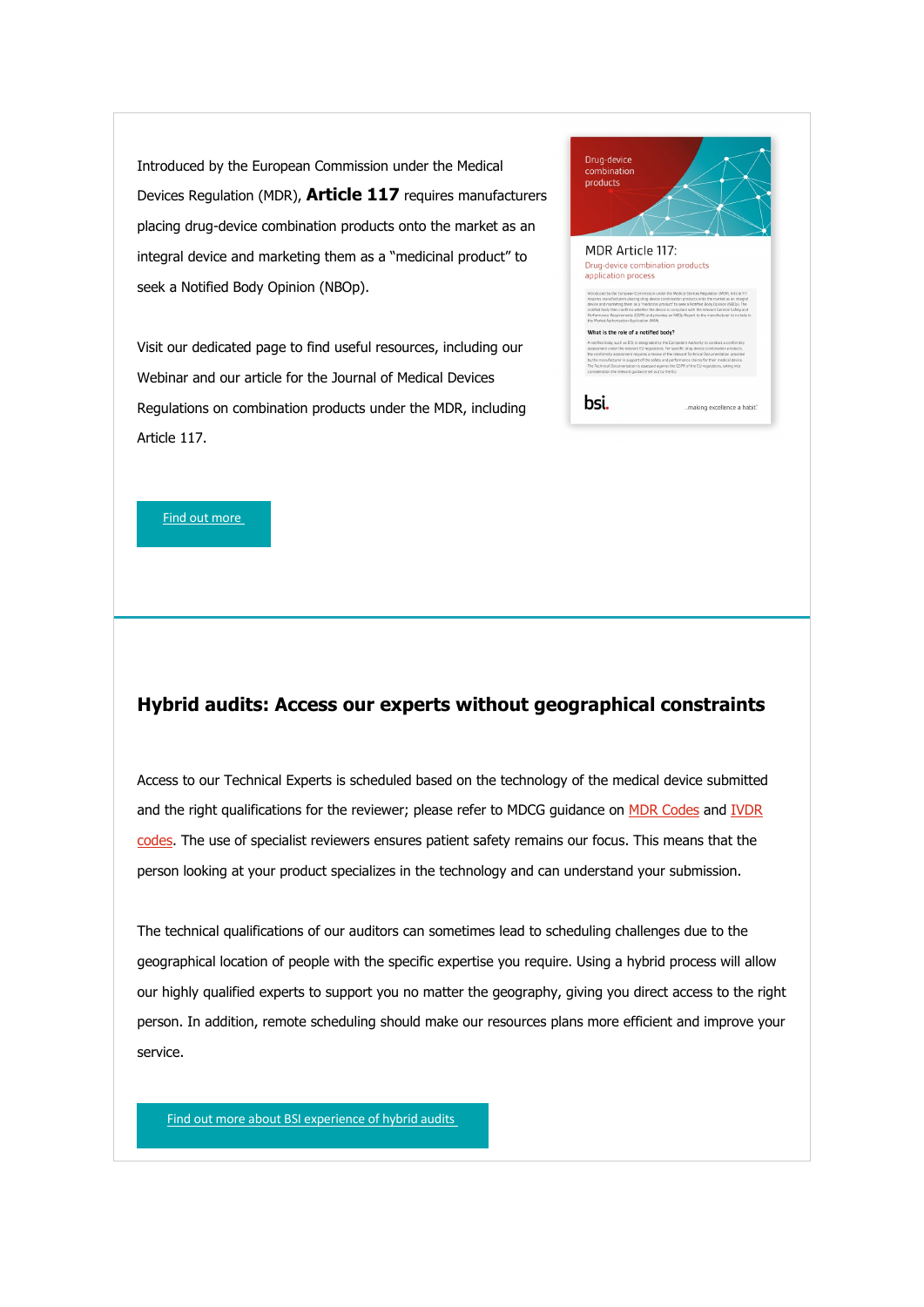## **United Kingdom Conformity Assessment (UKCA) updates**

UKCA marking came into force in Great Britain in January 2021 when the UK left the European Union. UKCA Certification may be required for certain classifications of medical devices and is available from the UK appointed Approved Bodies, such as BSI (0086). There is a transition period to 30 June 2023 to allow existing CE certifications to be replaced by the new UKCA mark. However, the consultation for the new UK legislation has ended; therefore, the new UK legislation should be published later this year.



We have lots of resources for you to use to ensure you maintain market access in the UK. Please refer to our detailed [FAQ document](https://eur03.safelinks.protection.outlook.com/?url=https%3A%2F%2Fwww.bsigroup.com%2Fglobalassets%2Fmeddev%2Flocalfiles%2Fen-gb%2Fwebinars%2Fbsi-md-ukca-for-mds-and-ivds-webinar-faq-260521-uk-en.pdf%2F%3Futm_source%3Dpardot%26utm_medium%3Demail%26utm_term%3D%26utm_content%3Dform-link%26utm_campaign%3DGL-RegSrv-NEWS-MD-Article-117-2203&data=04%7C01%7CBen.Smith%40bsigroup.com%7C4e31e91843154197988d08da03694d5e%7C54946ffc68d34955ac70dca726d445b4%7C0%7C0%7C637826048092635757%7CUnknown%7CTWFpbGZsb3d8eyJWIjoiMC4wLjAwMDAiLCJQIjoiV2luMzIiLCJBTiI6Ik1haWwiLCJXVCI6Mn0%3D%7C3000&sdata=yzzJWKFqFFfc%2BtJvlaTr5t1Bl31u3hOKvd8sLDOBkd0%3D&reserved=0) online, which covers many questions you may have around UKCA and our [website.](https://eur03.safelinks.protection.outlook.com/?url=https%3A%2F%2Fwww.bsigroup.com%2Fen-GB%2Fmedical-devices%2Fmarket-access%2Fukca%2F%3Futm_source%3Dpardot%26utm_medium%3Demail%26utm_term%3D%26utm_content%3Dform-link%26utm_campaign%3DGL-RegSrv-NEWS-MD-Article-117-2203&data=04%7C01%7CBen.Smith%40bsigroup.com%7C4e31e91843154197988d08da03694d5e%7C54946ffc68d34955ac70dca726d445b4%7C0%7C0%7C637826048092635757%7CUnknown%7CTWFpbGZsb3d8eyJWIjoiMC4wLjAwMDAiLCJQIjoiV2luMzIiLCJBTiI6Ik1haWwiLCJXVCI6Mn0%3D%7C3000&sdata=TiWY5kt%2BoHhpqdNRVMYPzsMHdFjc9YmLqMKG7VNkCiQ%3D&reserved=0)

**[Choose from two sessions and register to join us for the UKCA - are you](https://eur03.safelinks.protection.outlook.com/?url=https%3A%2F%2Fstaging.bsi-global.com%2Fen-GB%2Fmedical-devices%2Fresources%2Fwebinars%2F2022%2Fmarket-access%2Fukca-are-you-ready-for-the-future%2F%3Futm_source%3Dpardot%26utm_medium%3Demail%26utm_term%3D%26utm_content%3Dform-cta%26utm_campaign%3DGL-RegSrv-NEWS-MD-Article-117-2203&data=04%7C01%7CBen.Smith%40bsigroup.com%7C4e31e91843154197988d08da03694d5e%7C54946ffc68d34955ac70dca726d445b4%7C0%7C0%7C637826048092635757%7CUnknown%7CTWFpbGZsb3d8eyJWIjoiMC4wLjAwMDAiLCJQIjoiV2luMzIiLCJBTiI6Ik1haWwiLCJXVCI6Mn0%3D%7C3000&sdata=w6vuz6Oh6YP3f4pVunBN6w4ma9rcrmO2WuP8kVVt%2Bc8%3D&reserved=0)  [ready for the future' webinar being held on April 27.](https://eur03.safelinks.protection.outlook.com/?url=https%3A%2F%2Fstaging.bsi-global.com%2Fen-GB%2Fmedical-devices%2Fresources%2Fwebinars%2F2022%2Fmarket-access%2Fukca-are-you-ready-for-the-future%2F%3Futm_source%3Dpardot%26utm_medium%3Demail%26utm_term%3D%26utm_content%3Dform-cta%26utm_campaign%3DGL-RegSrv-NEWS-MD-Article-117-2203&data=04%7C01%7CBen.Smith%40bsigroup.com%7C4e31e91843154197988d08da03694d5e%7C54946ffc68d34955ac70dca726d445b4%7C0%7C0%7C637826048092635757%7CUnknown%7CTWFpbGZsb3d8eyJWIjoiMC4wLjAwMDAiLCJQIjoiV2luMzIiLCJBTiI6Ik1haWwiLCJXVCI6Mn0%3D%7C3000&sdata=w6vuz6Oh6YP3f4pVunBN6w4ma9rcrmO2WuP8kVVt%2Bc8%3D&reserved=0)**

### **Register now for BSI's Clinical Masterclass Series**

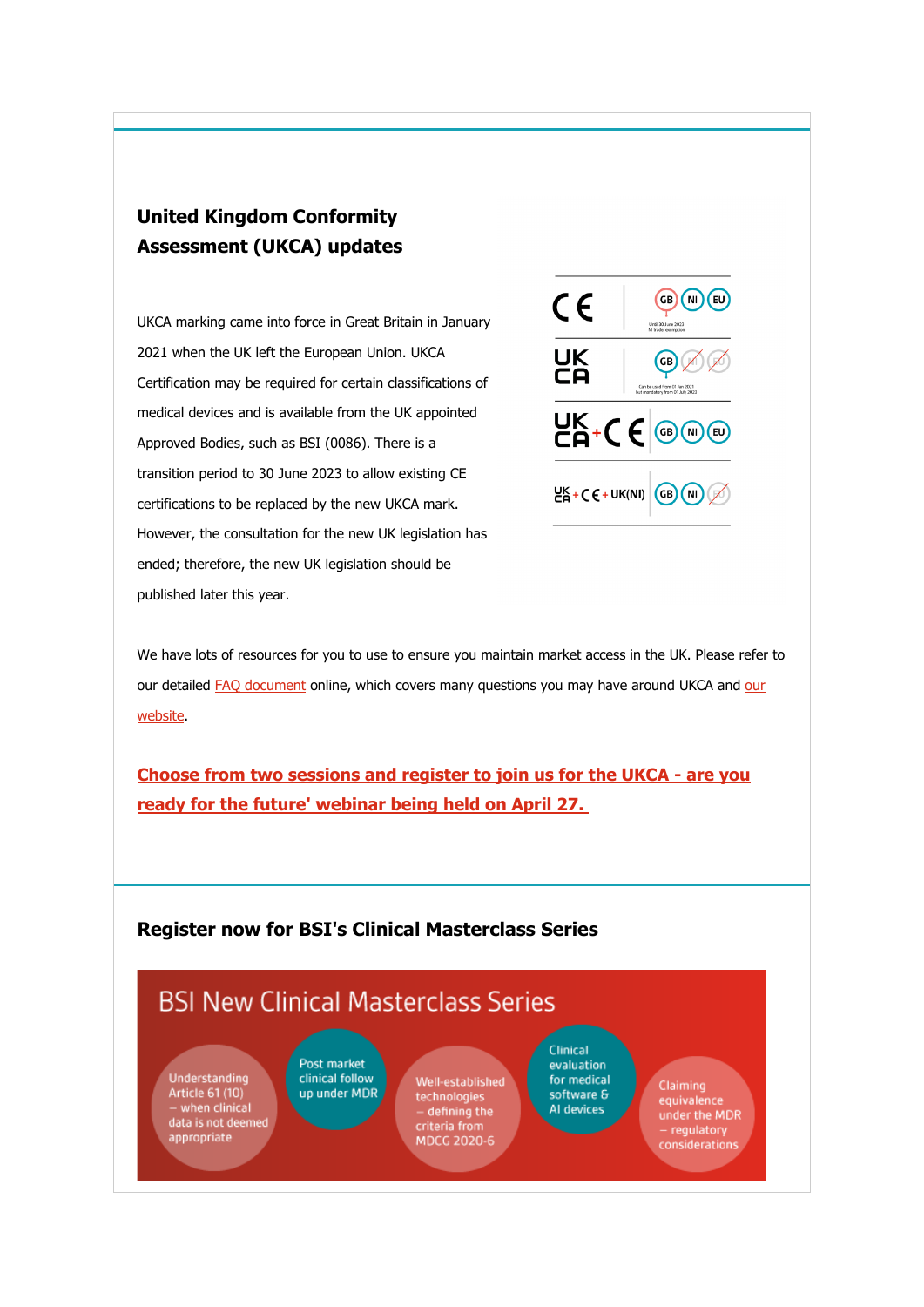The timelines for ensuring your product maintains EU market access under the new, more stringent Medical Device Regulations (MDR) are challenging.

These [five insightful webinars](https://eur03.safelinks.protection.outlook.com/?url=https%3A%2F%2Fwww.bsigroup.com%2Fen-GB%2Fmedical-devices%2Fresources%2Fwebinars%2F2022%2Fmdr%2Fclinical-masterclass%2F%3Futm_source%3Dpardot%26utm_medium%3Demail%26utm_term%3D%26utm_content%3Dimage%26utm_campaign%3DGL-RegSrv-NEWS-MD-Article-117-2203&data=04%7C01%7CBen.Smith%40bsigroup.com%7C4e31e91843154197988d08da03694d5e%7C54946ffc68d34955ac70dca726d445b4%7C0%7C0%7C637826048092635757%7CUnknown%7CTWFpbGZsb3d8eyJWIjoiMC4wLjAwMDAiLCJQIjoiV2luMzIiLCJBTiI6Ik1haWwiLCJXVCI6Mn0%3D%7C3000&sdata=xCOD4sZLPOgZRRDViqAe26k6Xv2Zz99BtSfcOlDFbuk%3D&reserved=0) will help you focus on various aspects of the MDR, from looking at postmarket clinical follow-up, to helping you with your medical device software and when a clinical evaluation is required.

Listen back to our first webinar of the series; **[Well Established Technologies - Defining](https://eur03.safelinks.protection.outlook.com/?url=https%3A%2F%2Fpage.bsigroup.com%2Fl%2F73472%2F2021-11-17%2F23sx9x4%3F_ga%3D2.260170125.1889344590.1643897725-1982153597.1597067562%3Futm_source%3DPardot%26utm_medium%3Demail%26utm_term%3D%26utm_content%3Dfirst-webinar%26utm_campaign%3DGL-RegSrv-NEWS-MD-Article-117-2203&data=04%7C01%7CBen.Smith%40bsigroup.com%7C4e31e91843154197988d08da03694d5e%7C54946ffc68d34955ac70dca726d445b4%7C0%7C0%7C637826048092635757%7CUnknown%7CTWFpbGZsb3d8eyJWIjoiMC4wLjAwMDAiLCJQIjoiV2luMzIiLCJBTiI6Ik1haWwiLCJXVCI6Mn0%3D%7C3000&sdata=lEr%2FVuiwuDWN5ELmW3VG8i4i9R8xziUWDjyoey%2B8VVc%3D&reserved=0)  [the criteria from MDCG 2020-6](https://eur03.safelinks.protection.outlook.com/?url=https%3A%2F%2Fpage.bsigroup.com%2Fl%2F73472%2F2021-11-17%2F23sx9x4%3F_ga%3D2.260170125.1889344590.1643897725-1982153597.1597067562%3Futm_source%3DPardot%26utm_medium%3Demail%26utm_term%3D%26utm_content%3Dfirst-webinar%26utm_campaign%3DGL-RegSrv-NEWS-MD-Article-117-2203&data=04%7C01%7CBen.Smith%40bsigroup.com%7C4e31e91843154197988d08da03694d5e%7C54946ffc68d34955ac70dca726d445b4%7C0%7C0%7C637826048092635757%7CUnknown%7CTWFpbGZsb3d8eyJWIjoiMC4wLjAwMDAiLCJQIjoiV2luMzIiLCJBTiI6Ik1haWwiLCJXVCI6Mn0%3D%7C3000&sdata=lEr%2FVuiwuDWN5ELmW3VG8i4i9R8xziUWDjyoey%2B8VVc%3D&reserved=0)**

Our second webinar of the series; **[Understanding Article 61 \(10\) – When Clinical](https://eur03.safelinks.protection.outlook.com/?url=https%3A%2F%2Fpage.bsigroup.com%2Fl%2F73472%2F2021-12-02%2F242j7vl%3Futm_source%3DPardot%26utm_medium%3DEmail%26utm_content%3DClinical-Master-Class-Understanding-article-61-webinar-on-demand%26utm_campaign%3DMD-newsletter-2202%3Futm_source%3DPardot%26utm_medium%3Demail%26utm_term%3D%26utm_content%3Dfirst-webinar%26utm_campaign%3DGL-RegSrv-NEWS-MD-Article-117-2203&data=04%7C01%7CBen.Smith%40bsigroup.com%7C4e31e91843154197988d08da03694d5e%7C54946ffc68d34955ac70dca726d445b4%7C0%7C0%7C637826048092635757%7CUnknown%7CTWFpbGZsb3d8eyJWIjoiMC4wLjAwMDAiLCJQIjoiV2luMzIiLCJBTiI6Ik1haWwiLCJXVCI6Mn0%3D%7C3000&sdata=qla0KlIYIdTawkYVgbDQLUfsEI8pgpL24crQK4AWv34%3D&reserved=0)  [Data is not deemed appropriate](https://eur03.safelinks.protection.outlook.com/?url=https%3A%2F%2Fpage.bsigroup.com%2Fl%2F73472%2F2021-12-02%2F242j7vl%3Futm_source%3DPardot%26utm_medium%3DEmail%26utm_content%3DClinical-Master-Class-Understanding-article-61-webinar-on-demand%26utm_campaign%3DMD-newsletter-2202%3Futm_source%3DPardot%26utm_medium%3Demail%26utm_term%3D%26utm_content%3Dfirst-webinar%26utm_campaign%3DGL-RegSrv-NEWS-MD-Article-117-2203&data=04%7C01%7CBen.Smith%40bsigroup.com%7C4e31e91843154197988d08da03694d5e%7C54946ffc68d34955ac70dca726d445b4%7C0%7C0%7C637826048092635757%7CUnknown%7CTWFpbGZsb3d8eyJWIjoiMC4wLjAwMDAiLCJQIjoiV2luMzIiLCJBTiI6Ik1haWwiLCJXVCI6Mn0%3D%7C3000&sdata=qla0KlIYIdTawkYVgbDQLUfsEI8pgpL24crQK4AWv34%3D&reserved=0)**, took place on 2 February and looked in detail at BSI's understanding of the occasions when it is appropriate that no clinical data is required for clinical evaluation.

Listen back to our third webinar of the series; **Claiming Equivalence under the MDR – [Regulatory Considerations](https://eur03.safelinks.protection.outlook.com/?url=https%3A%2F%2Fpage.bsigroup.com%2Fl%2F73472%2F2021-12-02%2F242llrx%3Futm_source%3DPardot%26utm_medium%3DNewsletter%26utm_content%3DClinical-Master-Class-Claiming-Equivalence-under-the-MDR-Article-117-2203&data=04%7C01%7CBen.Smith%40bsigroup.com%7C4e31e91843154197988d08da03694d5e%7C54946ffc68d34955ac70dca726d445b4%7C0%7C0%7C637826048092635757%7CUnknown%7CTWFpbGZsb3d8eyJWIjoiMC4wLjAwMDAiLCJQIjoiV2luMzIiLCJBTiI6Ik1haWwiLCJXVCI6Mn0%3D%7C3000&sdata=XKyKW0tX1PFeDLTAzE323okN4teCVi7BmxzMzCpb6Zo%3D&reserved=0)**, from the 16th February. The webinar looked at new requirements on the regulatory aspects of claiming equivalence.

The fourth webinar in the series took place on the 2nd March and covered **[Clinical Evaluation](https://eur03.safelinks.protection.outlook.com/?url=https%3A%2F%2Fpage.bsigroup.com%2Fl%2F73472%2F2021-12-02%2F242lm6n%3Futm_source%3DPardot%26utm_medium%3DNewsletter%26utm_content%3DClinical-Master-Class-Medical-Software-%2526-AI-Devices-ON-DEMAND%26utm_campaign%3DMD-newsletter-2203&data=04%7C01%7CBen.Smith%40bsigroup.com%7C4e31e91843154197988d08da03694d5e%7C54946ffc68d34955ac70dca726d445b4%7C0%7C0%7C637826048092635757%7CUnknown%7CTWFpbGZsb3d8eyJWIjoiMC4wLjAwMDAiLCJQIjoiV2luMzIiLCJBTiI6Ik1haWwiLCJXVCI6Mn0%3D%7C3000&sdata=p5iDlR3J6gZPDDiKpmWwSX7UVB8yi4xbEixautSv1pw%3D&reserved=0)  [for Medical Software & AI Devices](https://eur03.safelinks.protection.outlook.com/?url=https%3A%2F%2Fpage.bsigroup.com%2Fl%2F73472%2F2021-12-02%2F242lm6n%3Futm_source%3DPardot%26utm_medium%3DNewsletter%26utm_content%3DClinical-Master-Class-Medical-Software-%2526-AI-Devices-ON-DEMAND%26utm_campaign%3DMD-newsletter-2203&data=04%7C01%7CBen.Smith%40bsigroup.com%7C4e31e91843154197988d08da03694d5e%7C54946ffc68d34955ac70dca726d445b4%7C0%7C0%7C637826048092635757%7CUnknown%7CTWFpbGZsb3d8eyJWIjoiMC4wLjAwMDAiLCJQIjoiV2luMzIiLCJBTiI6Ik1haWwiLCJXVCI6Mn0%3D%7C3000&sdata=p5iDlR3J6gZPDDiKpmWwSX7UVB8yi4xbEixautSv1pw%3D&reserved=0)**.

To register for our final webinar, **Post Market Clinical Follow Up under MDR**, on the 16th March, please click below:

[View the full Clinical Masterclass series](https://eur03.safelinks.protection.outlook.com/?url=https%3A%2F%2Fwww.bsigroup.com%2Fen-GB%2Fmedical-devices%2Fresources%2Fwebinars%2F2022%2Fmdr%2Fclinical-masterclass%2F%3F%3F%3Futm_source%3Dpardot%26utm_medium%3Demail%26utm_term%3D%26utm_content%3Dimage%26utm_campaign%3DGL-RegSrv-NEWS-MD-Article-117-2203&data=04%7C01%7CBen.Smith%40bsigroup.com%7C4e31e91843154197988d08da03694d5e%7C54946ffc68d34955ac70dca726d445b4%7C0%7C0%7C637826048092635757%7CUnknown%7CTWFpbGZsb3d8eyJWIjoiMC4wLjAwMDAiLCJQIjoiV2luMzIiLCJBTiI6Ik1haWwiLCJXVCI6Mn0%3D%7C3000&sdata=qTZLEwKKHgkRDc%2FpyxOfE1Cv5DpMxA8NI4gUaileD2E%3D&reserved=0) and Register

**Clinical investigations and the MDR**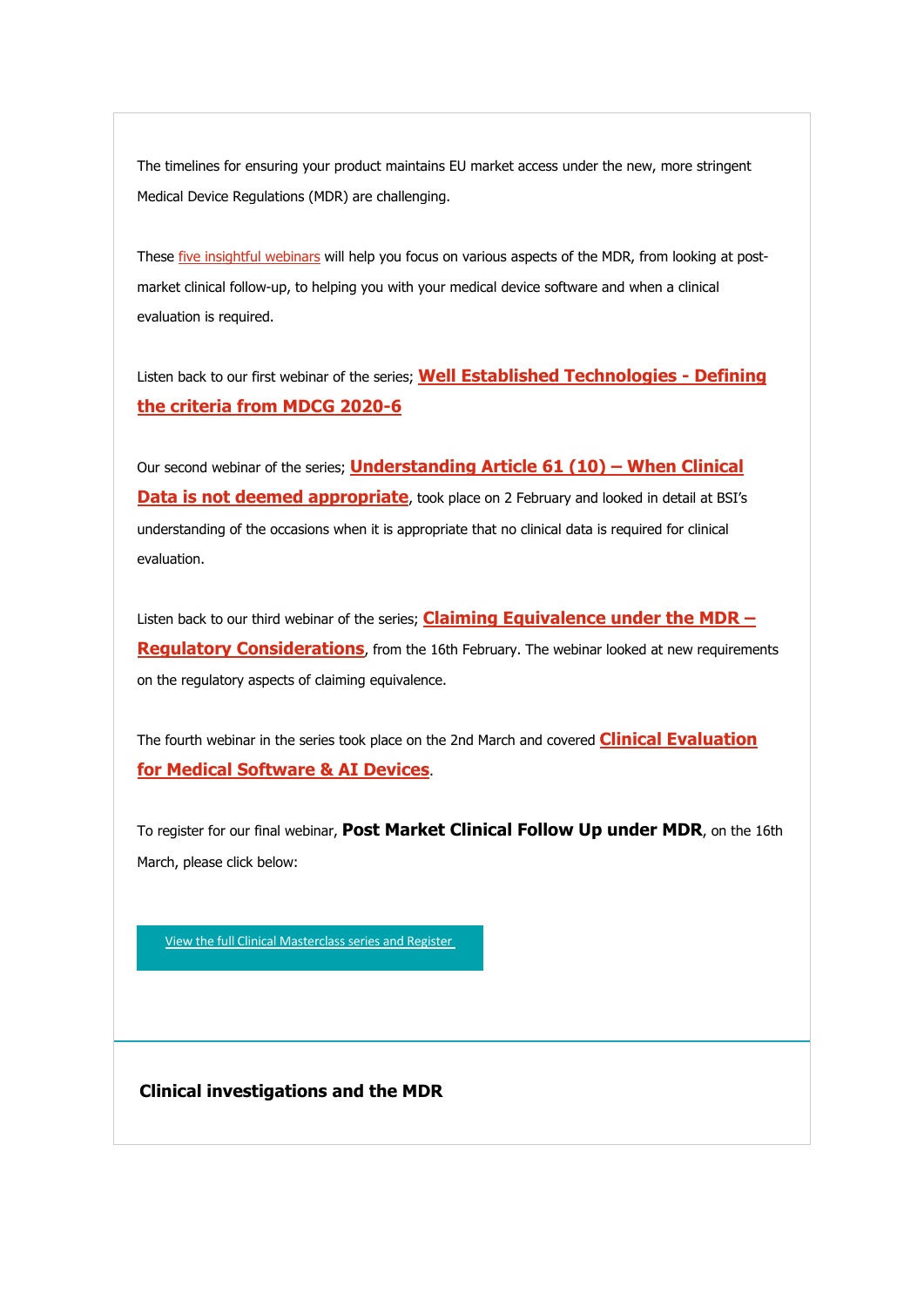

This paper was first published by BSI in 2018 and has been revised in light of the publication of BS EN ISO 14155:2020. The paper discusses important requirements for pre-market and post-market clinical investigations under the European Medical Device Regulation (2017/745) (MDR), relevant European guidance documents and BS EN ISO 14155:2020, and how this updated standard can help in meeting MDR requirements.

[Download whitepaper](https://eur03.safelinks.protection.outlook.com/?url=https%3A%2F%2Fwww.bsigroup.com%2Fen-GB%2Fmedical-devices%2Fresources%2Fwhitepapers%2F2022%2Fclinical-investigations-update%2F%3Futm_source%3Dpardot%26utm_medium%3Demail%26utm_term%3D%26utm_content%3Devents-an%2520conferences-link%26utm_campaign%3DRegSrv-NEWS-MD-Article-117-2203&data=04%7C01%7CBen.Smith%40bsigroup.com%7C4e31e91843154197988d08da03694d5e%7C54946ffc68d34955ac70dca726d445b4%7C0%7C0%7C637826048092635757%7CUnknown%7CTWFpbGZsb3d8eyJWIjoiMC4wLjAwMDAiLCJQIjoiV2luMzIiLCJBTiI6Ik1haWwiLCJXVCI6Mn0%3D%7C3000&sdata=i5H8fHPcoeffOAb0PuMeWFVzwyG8ZrNrN0YDCAZsW%2Fs%3D&reserved=0)

### **Events for your calendar**

Find out the latest information about BSI Medical Devices [Events and Conferences.](https://eur03.safelinks.protection.outlook.com/?url=https%3A%2F%2Fwww.bsigroup.com%2Fen-GB%2Fmedical-devices%2Four-services%2Fevents-and-conferences%2F%3Futm_source%3Dpardot%26utm_medium%3Demail%26utm_term%3D%26utm_content%3Devents-an%2520conferences-link%26utm_campaign%3DRegSrv-NEWS-MD-Article-117-2203&data=04%7C01%7CBen.Smith%40bsigroup.com%7C4e31e91843154197988d08da03694d5e%7C54946ffc68d34955ac70dca726d445b4%7C0%7C0%7C637826048092635757%7CUnknown%7CTWFpbGZsb3d8eyJWIjoiMC4wLjAwMDAiLCJQIjoiV2luMzIiLCJBTiI6Ik1haWwiLCJXVCI6Mn0%3D%7C3000&sdata=IBUR9%2FVC48kLZYPQrq%2BVzK9VrQQlL2MT%2Fm33pFHR%2FlE%3D&reserved=0)



You are receiving this email because you signed up to receive our monthly newsletter a[t www.bsigroup.com.](https://eur03.safelinks.protection.outlook.com/?url=http%3A%2F%2Fwww.bsigroup.com%2F&data=04%7C01%7CBen.Smith%40bsigroup.com%7C4e31e91843154197988d08da03694d5e%7C54946ffc68d34955ac70dca726d445b4%7C0%7C0%7C637826048092791983%7CUnknown%7CTWFpbGZsb3d8eyJWIjoiMC4wLjAwMDAiLCJQIjoiV2luMzIiLCJBTiI6Ik1haWwiLCJXVCI6Mn0%3D%7C3000&sdata=9UYPcIMZcVRITYHPSG7Z82t1pQ9O0Dt%2FUX5csYIAJGc%3D&reserved=0) If you no longer wish to receive these email you can [Unsubscribe here.](https://eur03.safelinks.protection.outlook.com/?url=https%3A%2F%2Fpage.bsigroup.com%2FemailPreference%2Fe%2Fepc%2F73472%2F8ISeBUeA9MnaaEzobkjRGa78Nhdj7J6CcxK_iST3PbQ%2F1099&data=04%7C01%7CBen.Smith%40bsigroup.com%7C4e31e91843154197988d08da03694d5e%7C54946ffc68d34955ac70dca726d445b4%7C0%7C0%7C637826048092791983%7CUnknown%7CTWFpbGZsb3d8eyJWIjoiMC4wLjAwMDAiLCJQIjoiV2luMzIiLCJBTiI6Ik1haWwiLCJXVCI6Mn0%3D%7C3000&sdata=Wpuc7%2FOfAgIE6XZFDylwtWfdHsvdp5kmsHVEfx%2BMLv8%3D&reserved=0)